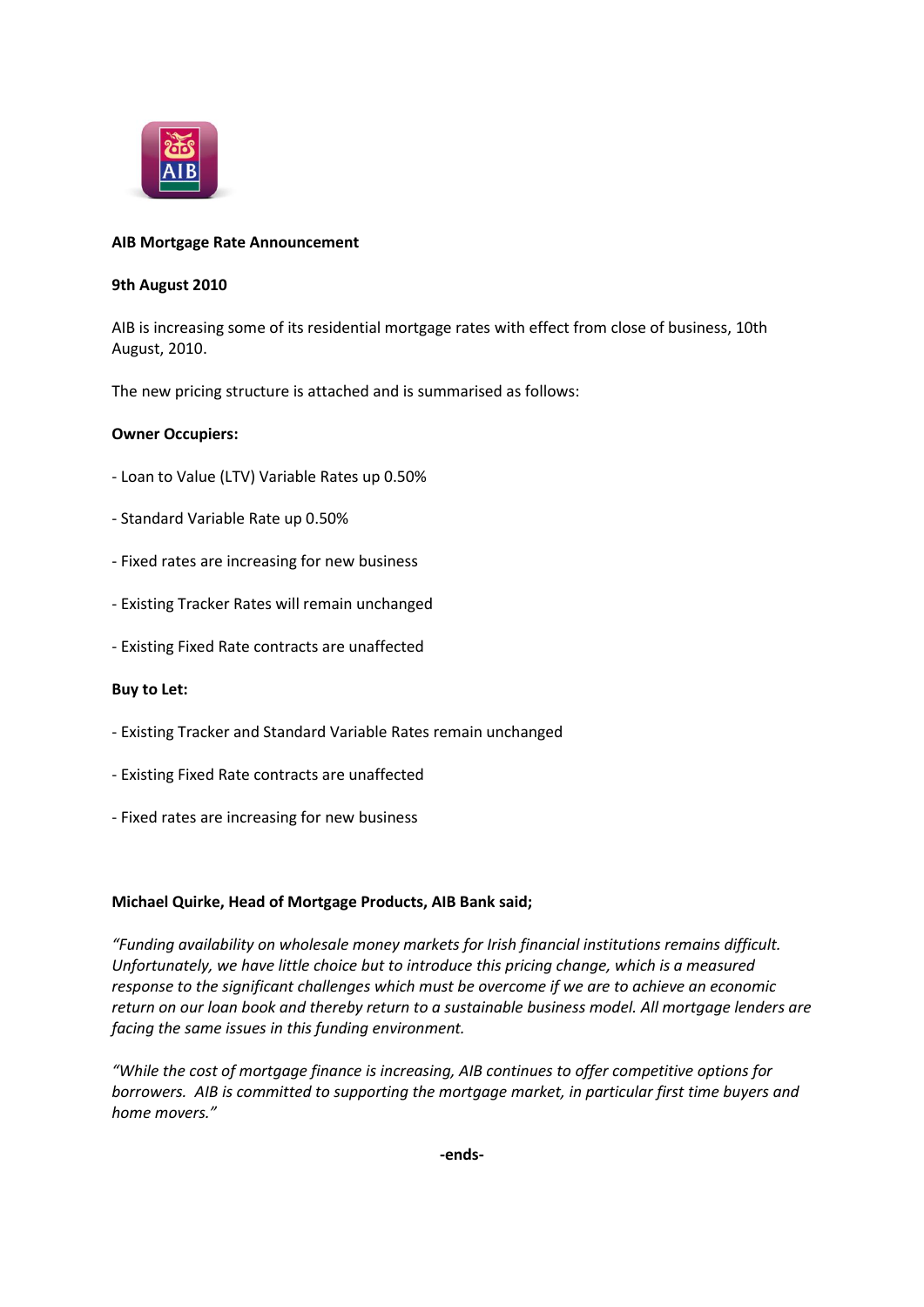# **For further information, please contact:**

| Ronan Sheridan,      |  |
|----------------------|--|
| Group Press Officer, |  |
| AIB Group,           |  |
| Bankcentre,          |  |
| Ballsbridge,         |  |
| Dublin 4.            |  |
| Tel: (01) 641 4651   |  |

# **NOTES TO EDITORS**

# **AIB Bank Home Mortgage Interest Rates Summary Sheet**

*Effective from: close of business on 10th August 2010*

|                                                   |                      | <b>New Rate</b>   |                  |
|---------------------------------------------------|----------------------|-------------------|------------------|
| <b>Owner Occupier</b><br><b>Standard Variable</b> | Old Rate (%)<br>2.75 | Rate (%)<br>3.25% | APR (%)<br>3.30% |
| $LTV < = 50\% < />$                               | 2.59                 | 3.09%             | 3.13%            |
| LTV > 50% <= 80% <<br>$\rightarrow$               | 2.79                 | 3.29%             | 3.34%            |
| LTV >80%                                          | 2.99                 | 3.49%             | 3.54%            |
| 1 Year Fixed                                      | 3.09                 | 3.59%             | 3.33%            |
| 2 Year Fixed                                      | 3.25                 | 3.69%             | 3.39%            |
| 3 Year Fixed                                      | 3.65                 | 3.89%             | 3.50%            |
| 4 Year Fixed                                      | 3.95                 | 4.19%             | 3.68%            |
| 5 Year Fixed                                      | 4.25                 | 4.39%             | 3.85%            |

### **New Rate**

| <b>Buy-to-Let Rates</b> | Old Rate (%) | Rate (%) | APR (%) |
|-------------------------|--------------|----------|---------|
|                         |              |          |         |